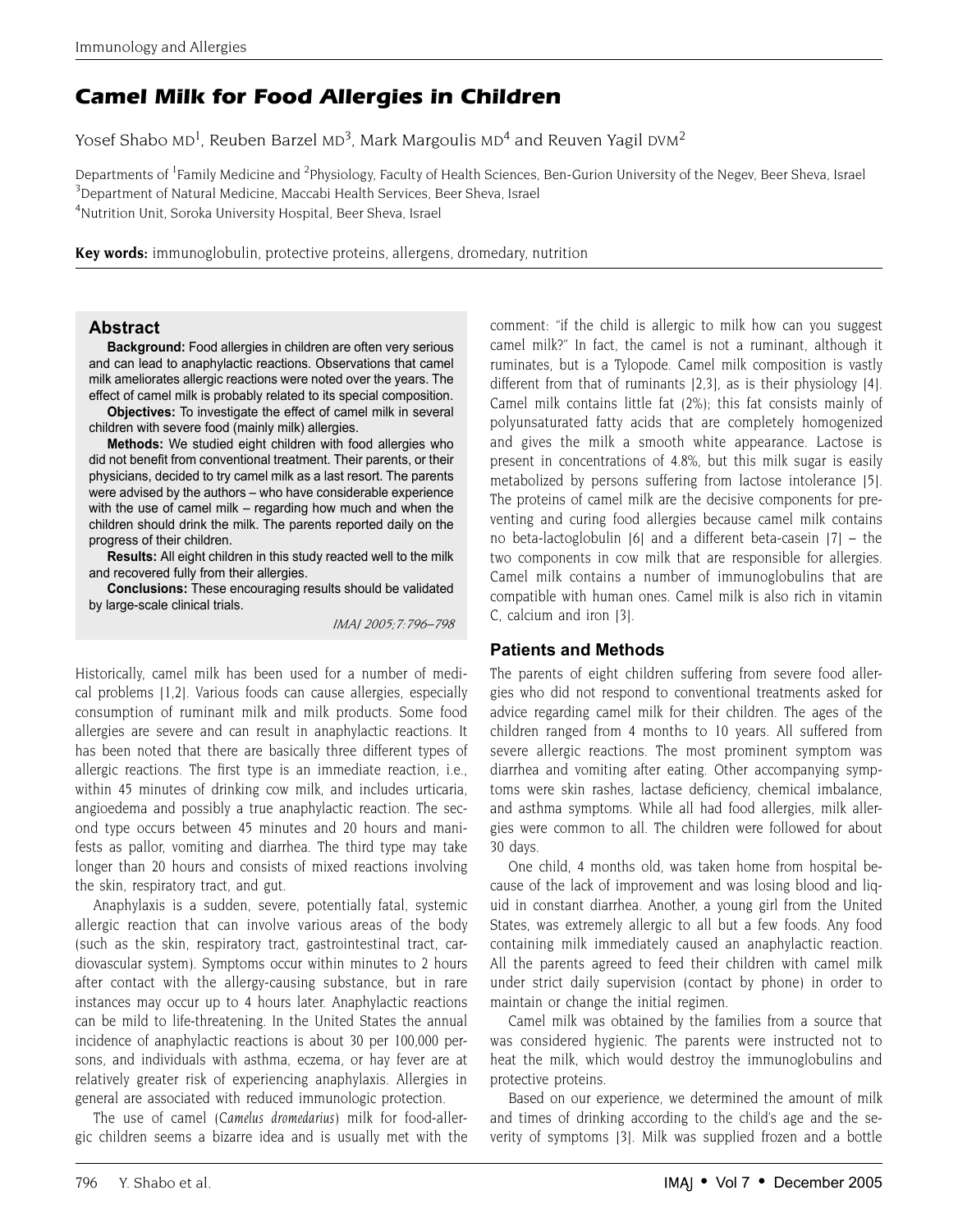was thawed as needed (without adverse effects on the milk, which returns to its initial solution). The milk replaced all other foods for 2 weeks, after which other food was gradually added to the diet as chosen by the parents.

## **Results**

Within 24 hours of starting to drink the milk all the children showed diminished symptoms. Within 4 days all symptoms had disappeared. No recurrence of the allergic reactions was reported. Most parents continued giving their children camel milk for another month.

The child from the U.S. returned home after 2 weeks, with no allergic reaction to camel milk and able to eat food to which she had previously been allergic. Treatment was halted because camel milk could not be imported to America. It appears that she remained healthy and stable after returning home.

The 4 month old infant suffered from ear infections with oozing pus 2 months after ceasing to drink camel milk. No treatment was effective, including a number of surgical interventions. After drinking camel milk again, the child was healed within 48 hours.

One child said her legs felt heavier, and in fact she was heavier, suggesting a rapid increase in bone calcium, an observation in osteoporotic women who drink the milk (R. Yagil, personal observation).

A young girl who showed severe reactions to cow milk, even in minute amounts, consumed the camel milk without problems.

# **Discussion**

In all eight cases the results of drinking camel milk were spectacular compared to conventional treatments – a rapid improvement in the children's health, followed later by an ability to digest other foods. The healing effect of drinking camel milk has also been found in other diseases associated with the immune system, including autism [8]. In many Arab countries it is common practice, even today, to give camel milk to children to strengthen their immune system, without knowing how it works.

The effect of camel milk on food allergies is based on the fact that it does not contain allergens that are so potent in cow milk. There is no beta-lactoglobulin [6,7] and another betacasein is present [7]. Another pertinent fact is that the components of camel milk include immunoglobulins similar to those in mothers' milk, which reduce children's allergic reactions and strengthen their future response to foods.

The importance of camel milk for treating food allergies in children is therefore found in its non-allergenic properties and the child's immunologic rehabilitation. Clinical immunology takes the approach that allergy and autoimmune disease are the two major categories of hypersensitivity disease. If the term "food allergy" refers to all interactions between molecules derived from the food supply and the immune system, then many hypersensitivity disorders fall into the category of food allergy. How strongly and rapidly the immune system develops and whether it is challenged at a young age would also be con-

tributing factors. "Milk protein allergy" is an allergic reaction to proteins commonly found in cow milk. It is caused by the immune system reacting to the protein in the milk as a threat to the body, thus activating the immune system, just as it would to a foreign virus or poison. Most people with allergies produce immunoglobulin E antibodies.

*In vitro* tests have shown that camel milk reduces anti-immunoglobulins in the blood (Y. Brenner, personal communication). In 1992 Hamers-Casterman et al. [10] described the remarkable immune system of the camel, which is different from that of all other mammals. IgG2 and IgG3 (inherent in camels) consist of only two heavy chains. There are no light chains. There is a single V domain (VHH) [11]. Camel VHH has a long complementary determining region (CDR3) loop, compensating for absence of the VL [12]. Conventional antibodies rarely exert a complete neutralizing activity against enzyme antigens. Camel IgG has full neutralizing activity even against the tetanus toxin as it enters the enzyme structure. Camel hypervariable regions have increased the repertoire of antigen binding sites [12]. Camel VHH domains are better suited to enzyme inhibitors than human antibody fragments [11]. As viral enzymes play a key role in triggering diseases, their neutralization would prevent their replication. A camel variable domain antibody fraction is a potent and selective inhibitor of the hepatitis C enzyme system [13].

A major flaw in the development of immunotherapy is the size of the antibodies. Larger antibodies cannot reach their target. The camel's antibodies have the same antigen affinity as human antibodies but are ten times smaller [14]. The above pertains to examinations of camel blood; however, these immunoglobulins and antibodies pass into the milk and, as they are small, enter the bloodstream via the intestines. There are many "protective proteins" in camel milk that exert immunologic, bactericidal and viricidal properties [15]. The most prominent of these are lactoferrin, lactoperoxidase, NAGase and PGRP.

The only obstacle preventing greater use of camel milk for treatment is pasteurization. On the one hand the Ministry of Health demands the pasteurization of all milk (even if camel milk is not mentioned in the list of milk-producing animals) while, on the other, heating or pasteurization will destroy all immunoglobulins and other protective proteins, mainly bacterial enzymes. If the regulation is enforced that camel milk must be pasteurized because it contains more bacteria than the allowed maximum, then milk products violating this regulation should also be removed from the market. This includes Actimel® (a probiotic active drink containing *Lactobacillus casei defensis* "friendly" bacteria), as there is no such thing as "good bacteria" but either pathogens or non-pathogens. Since Actimel® contains non-pathogens, microbiologic testing could show that the same applies to camel milk as well. It must be noted that pasteurized camel milk still retains its low fat, non-allergenic proteins and digestible lactose.

Ig = immunoglobulin